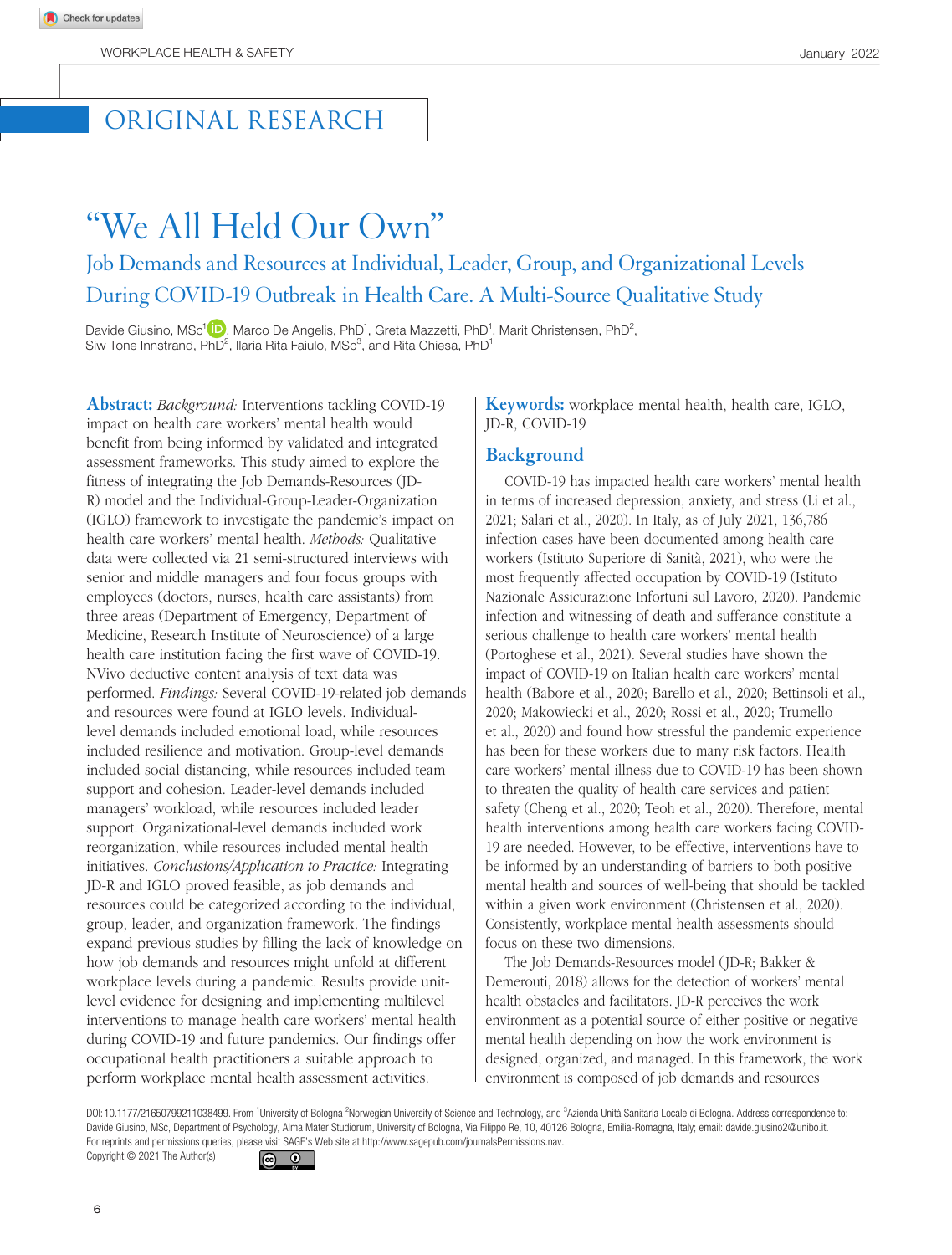## **Applying Research to Occupational Health Practice**

Several COVID-19-related job demands and job resources were found at individual, group, leader, and organizational level throughout a multi-source, interview, and focus group-based deductive qualitative content analysis of the first pandemic wave impact on health care workers' mental health at a large Northern Italian health care institution. Demands included emotional load, need for family proximity, and digital illiteracy (individual level); social distancing (group level); increased workload (leader level); time pressure, prolonged working hours, work–life conflict, and work reorganization (organizational level). Resources included adaptability, resilience, and personal initiative (individual level); support, cohesion, solidarity, teamwork, and interprofessional cooperation (group level); managerial support (leader level); mental health initiatives, ICTs, and PPE (organizational level). Occupational mental health practitioners can use the retrieved knowledge to design multilevel interventions to promote health care workers' mental health during pandemics. The proposed JD-R/ IGLO integrated analytical framework can be deployed to perform workplace mental health assessment activities.

influencing workers' mental health. On one hand, job demands are physical, psychological, social, or organizational aspects of the job, requiring worker's physical or psychological efforts and being understandable as workers' mental health risk factors. On the other hand, job resources constitute physical, psychological, social, or organizational aspects of the job that workers can take advantage of and benefit from to counterbalance the physical, cognitive, and emotional costs implied by job demands; they can be understood as workers' mental health protective factors. Although job demands and resources can impact mental health independently, resources may buffer demands by enabling employee coping. Also, job demands can be hindering demands (i.e., demands that hinder the optimal functioning of the worker) and challenging demands (i.e., demands that stimulate the optimal functioning of the worker; Van den Broeck et al., 2010). In this model, an imbalance between job demands and resources determines distress. Thus, when job demands exceed resources, poor mental health shows up. Recent studies (Chen et al., 2018) have also integrated workers' personal resources (e.g., optimism, self-efficacy, hope, psychological capital) into JD-R.

Traditionally, job demands and resources have been investigated at the individual level. However, recent literature has argued in favor of addressing multiple workplace levels of analysis and intervention, which may be more effective than addressing one level only (Bakker & Demerouti, 2018; Chen et al., 2018). Accordingly, the

Individual-Group-Leader-Organization model (IGLO; Nielsen et al., 2018) could serve to identify job demands and resources. IGLO is an ecological model positing that workplace mental health causes (i.e., where in the workplace mental health may come from) exist at four levels, namely, individual (I), group (G), leader (L), and organization (O). At the individual level, workers' mental health can be derived from cognitive, affective, and behavioral factors, encompassing personal variables. At the group level, workers' mental health can relate to colleague support and workgroup climate, entailing team dynamics. The leader level encompasses line managers' knowledge, skills and abilities, attitudes, behaviors, and support, referring to managers' characteristics and actions. At the organizational level, Human Resources Management practices and policies, job design, and occupational health services contribute to promoting or hindering workers' mental health, pointing to how work is designed, managed, and organized. IGLO is a convenient instrument that can be used both for workplace analysis and intervention (Day & Nielsen, 2017). IGLO can guide workplace mental health assessment exercises aiming to identify different sources of workers' mental health within the work environment. Intervention-wise, IGLO allows a multilevel approach to workplace mental health interventions, which would be implemented at the different levels identified as workers' mental health sources.

In this study, we adopted an integrated JD-R/IGLO approach to analyze the COVID-19 impact on health care workers' mental health in an Italian health care institution facing the first COVID-19 pandemic wave. Integration between JD-R and IGLO is achieved by making individual, group, leader, and organizational levels serve as a classificatory framework for job demands and resources. Thus, job demands and resources might be identified at IGLO levels. We argue that this can also function for COVID-19-related risk and protective factors of health care workers' mental health. Several COVID-19-related job demands and resources have been previously reported to affect health care workers' mental health. However, studies have not necessarily used such terminology, nor have they appraised variables according to workplace levels. Also, no study on COVID-19 impact on health care workers' mental health has performed a deductive qualitative analysis based on a strongly intervention-oriented and scientifically wellaccredited integrated framework. Mostly cross-sectional quantitative studies have been conducted, with Britt et al.'s (2021) contribution being the only attempt to deploy a JD-R approach to health care workers' mental health during COVID-19. Also, within a minority of qualitative studies, researchers have mostly adopted inductive, explorative, and descriptive approaches, with the hybrid inductive-abductive analysis by Hennein and Lowe (2020) and Hennein et al. (2021) constituting the closest attempt to ours to investigate health care workers' mental health during COVID-19 deploying an ecological framework. In this study, we aimed to fill these gaps because (a) quantitative approaches may be limited (De Man et al., 2021) while qualitative analyses might provide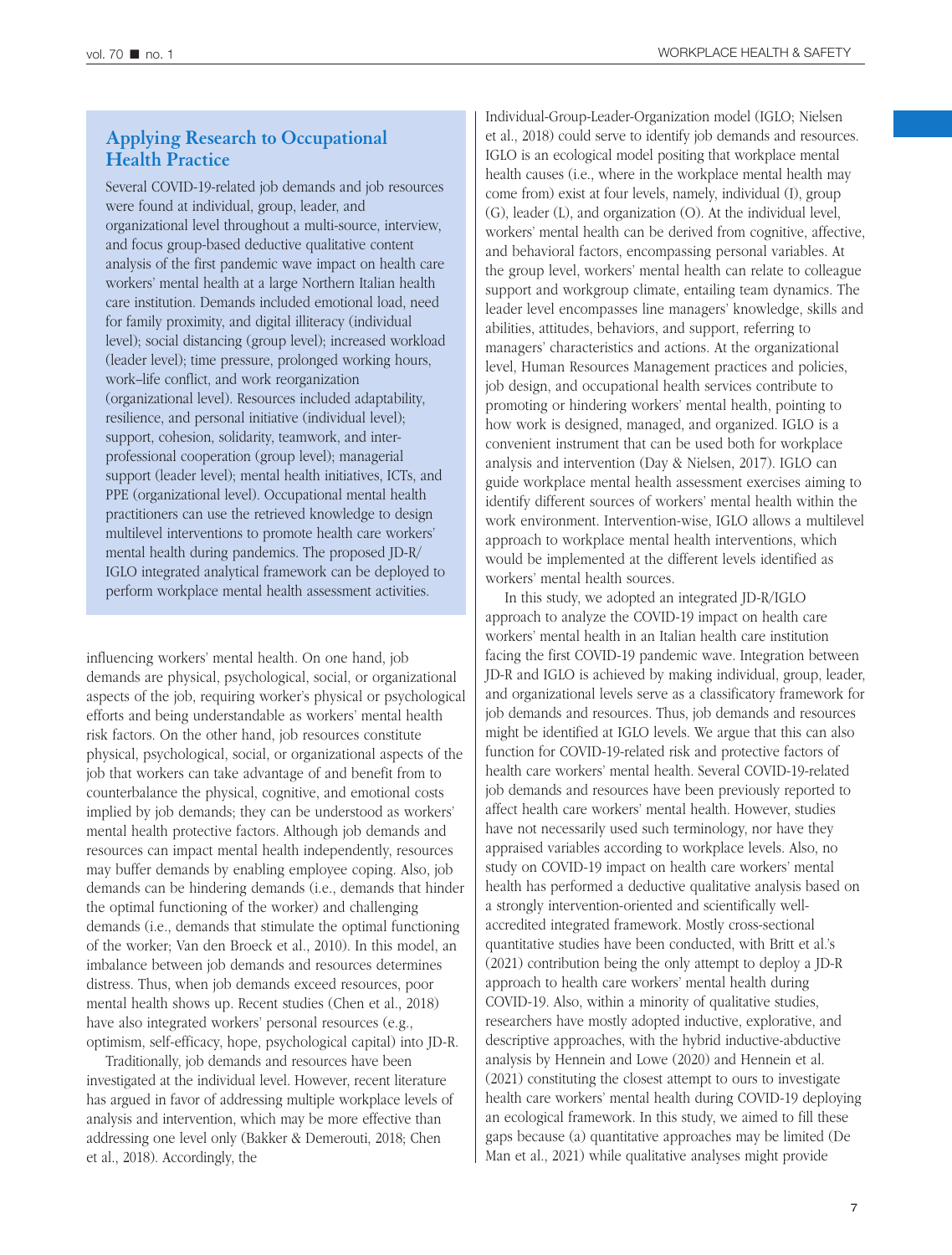deeper insights (Boot & Bosma, 2021) into a disruptive and still partially unknown phenomenon, namely, COVID-19; and (b) an integrated JD-R/IGLO analysis can inform multilevel interventions to promote health care workers' mental health in a pandemic. Therefore, we conducted a deductive qualitative content analysis (Hsieh & Shannon, 2005) to examine COVID-19-related individual-, group-, leader- and organizational-level job demands and resources. Our aim was to test the fitness of JD-R/IGLO integration; and to explore COVID-19 impact on health care workers' mental health, lacking theory-based qualitative analyses.

## **Methods**

We recruited health care workers from three areas (Department of Emergency, Department of Medicine, Research Institute of Neuroscience) of a large Northern Italian health care institution facing COVID-19 first wave using convenience sampling methods. Available participants were invited to participate by the manager of Health and Safety unit at the hospital, via either emails or direct contacts in the workplace. Forty-seven workers volunteered.

Workers were given an informed consent form detailing participation procedure, study contents, data collection purposes, future data dissemination modalities, participants' rights, and addressable contacts. Participation was voluntary and could be withdrawn at any time without consequences. Trust-based measures were taken by focus group facilitators by informing participants that their information would be kept confidential by the study researchers. They also explained the importance of every participant's compliance with maintaining privacy and confidentiality about what was discussed in the groups. Researchers declared they would expect to collect various perspectives, so there would be no correct or wrong version. Researchers encouraged participants' willingness to share opinions by creating a convivial meeting climate. All participants were granted equal opportunity to contribute to the discussion and could decide not to intervene at any time. This study received ethical approval by the Bioethics Committee of the Alma Mater Studiorum—University of Bologna (Prot. n. 0185076) and complied with the Declaration of Helsinki (World Medical Association, 2013).

#### **Data Collection**

For senior and middle managers, we administered online semi-structured individual interviews via a computer-based teleconferencing platform compliant with the General Data Protection Regulation (EU) 2016/679 (GDPR). Twenty-one individual interviews were completed. This flexible strategy was deemed appropriate to managers due to high unpredictability of their work schedules. Validity of this technique is supported by recent literature (Howlett, 2021). In parallel, we held in-person focus groups (Woodyatt et al., 2016) with employees at devoted meeting rooms at participants' workplaces. Four focus groups were completed, with the number of participants ranging from

six to eight per each. All sessions were audio-recorded via secure smartphone software.

To get on the same page about the topic and to make the research protocol following our theoretical model, before each session, all participants were shown a subtitled cartoon video (NTNU Lectures, 2016) providing an easily accessible description of the JD-R model. Also, at the beginning of each session, all participants were given an oral explanation of the IGLO framework. Then, they were encouraged to answer our exploratory questions by keeping in mind the integration between JD-R and IGLO.

One-hour interviews with senior and middle managers were conducted by two trained researchers between September and October 2020, six months after the first COVID-19 outbreak. Example questions from the interview protocol are "Has the impact of COVID-19 varied throughout the pandemic course, as different phases of it, and have its impact been witnessed at your organization?" "Related to the COVID-19 at work, are there any special issues that have influenced your own and others' mental health?" "Have you made any initiatives in connection to COVID-19 to protect your workers' mental health?" and "Do you see any special needs regarding mental health among your workers in the light of COVID-19?" Clarifying examples were also provided, namely, social relationships (different ways of working together, sense of isolation, and loneliness), work–life balance (home office, remote working, children at home), change in work tasks (due to digitalization or new roles, increased demands, technostress), worries (family, infection, job insecurity), infection control (social distancing), and personal protection equipment (PPE; e.g., masks, hand sanitizers), leader and co-worker support. Two-hour focus groups with employees were conducted by two trained researchers in September 2020. Participants were asked COVID-19-related questions, after which clarifying examples were provided. The same procedure as the senior and middle managers was followed, and the same questions were asked. Each focus group participant was advised to respect the confidentiality of what was shared by the other members during the focus group.

#### **Data Analysis**

Recorded data were transcribed verbatim with any identifying information anonymized. One researcher cleaned data by formatting raw data files in a common format. Four native Italian speaker researchers performed deductive content analysis via NVivo version 1.3.1 software (Bazeley & Jackson, 2013). The output of the analysis was then directly translated into English by one bilingual native Italian and English-speaking researcher and approved by three other English-only-speaking researchers.

Qualitative content analysis of text data implies the "systematic classification process of coding and identifying themes or patterns" (Hsieh & Shannon, 2005; p. 1278). It provides a flexible and practical technique to investigate human perspectives into matters of health and illness (Hsieh & Shannon, 2005). Particularly, deductive analysis starts from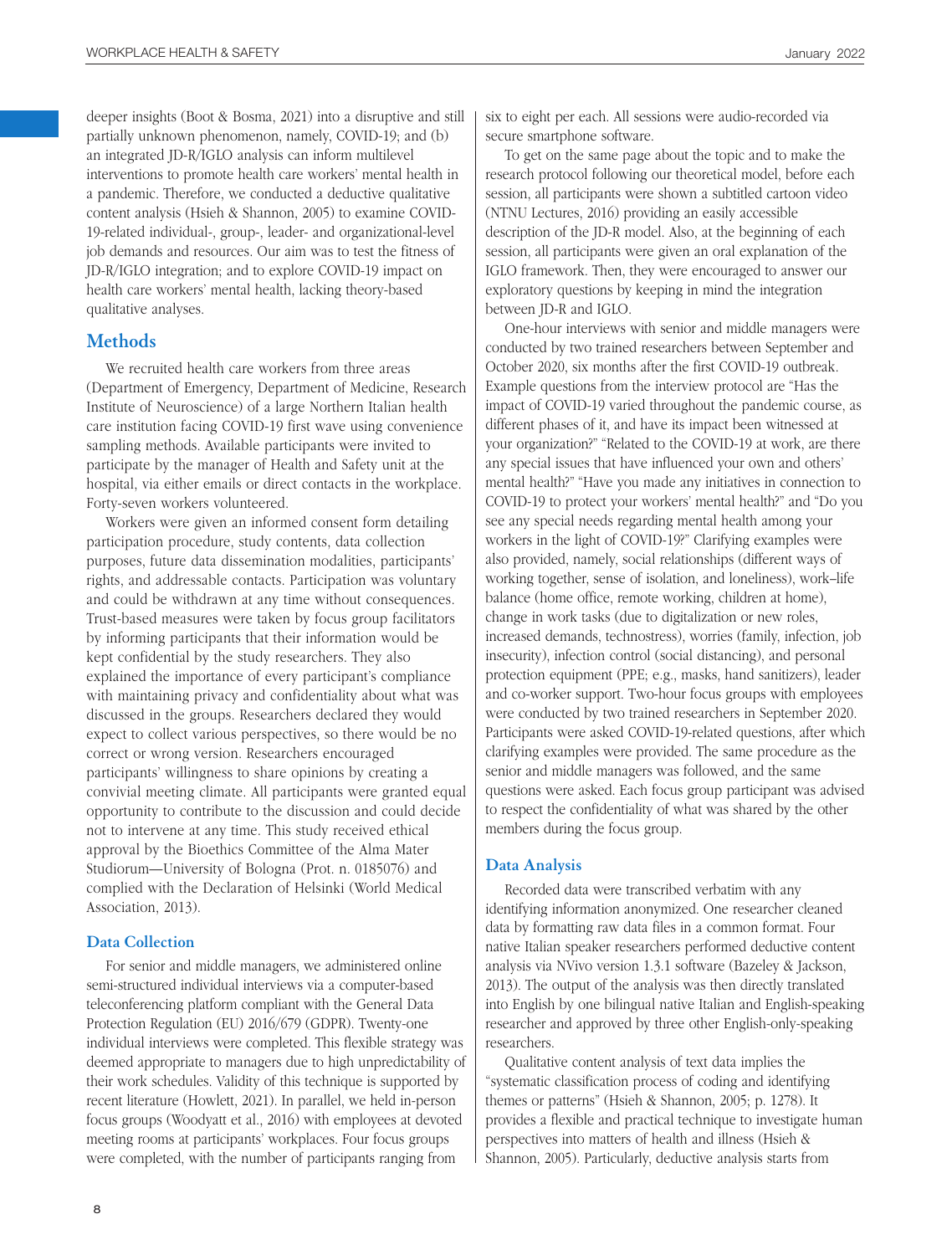models or frameworks that determine the initial coding scheme or categories, as well as key themes and relationships among them, and are used as a guide for the coding process (Hsieh & Shannon, 2005; Thomas, 2006). The goal is to provide support or to expand existing theories or conceptualizations.

In our study, the JD-R/IGLO integrated theoretical framework provided the initial coding scheme. Thus, content analysis was performed by searching for COVID-19-related job demands and resources at individual, group, leader, and organizational level. If new themes emerged as subcategories to predefined codes, we deployed a more inductive analytical procedure (Braun & Clarke, 2006). No interrater reliability index calculation was deemed necessary as the starting theoretical framework determined agreement on identified codes since early process phases.

#### **Results**

In the Supplementary Table, we classify health care workers' mental health COVID-19-related job demands and resources at IGLO levels from previous literature. This classification provides a preliminary test for fitness of JD-R/IGLO integration. Participants included 13 males (28%) and 34 females (72%). Eighteen participants were affiliated with the Department of Emergency (38%), 15 with the Department of Medicine (32%), and 14 with the Research Institute of Neuroscience (30%). Eight participants were senior managers (17%), 12 were middle managers (25%), and 27 were employees (58%); among employees, five were doctors (11%), 17 were nurses (36%), and five were health care assistants (11%).

#### **COVID-19-Related Job Demands**

#### *Individual level*

At the individual level, demands encompassed concern for infected colleagues, fear of death, precariousness of health status, and fear of infecting oneself and his or her family. For instance, one senior manager stated, "At that moment, you're afraid of death because, every day, from one moment to another, you could go to resuscitation, . . . they'd intubate you and . . . there was fear of death." Also, one middle manager stated, "Everyone was a little afraid for their families, for their return home."

Fear of misdiagnosing the novel medical disease was reported by a doctor, as follows:

What's left from COVID is . . . the fear of not diagnosing it, the fear of erroneously sending a patient home where he/she could enjoy its social life. COVID is a disease that we don't know about yet, so the biggest fear is sending home a person who maybe has it. . . . And now, in anticipation of . . . seasonal influenza, the overlap between COVID and influenza also becomes an issue.

Exposure to patients' deaths contributed to workers' emotional load, especially due to interpersonal distancing

safety measures resulting in less humane ways of communicating to patients' family members. For example, one middle manager indicated that "Death was communicated by telephone . . . this was one of the most stressful events for me personally: Communicating death over the phone was one of the most psychologically taxing things; even now remembering it disturbs me."

Proximity to family emerged as a need of health care workers facing COVID-19. Relatedly, as physical distancing forced health care workers to greater use of information and communication technologies (ICTs), both with colleagues and their own or patients' families, some employees reported difficulties in using digital tools so intensively.

#### *Group level*

At group level, social distancing was reported to hamper both formal and informal team interactions and communications, as it was reported by one middle manager, as follows:

Certainly, one negative aspect of COVID is the distance . . . we're a close working group, and we like to work close together, we like to collaborate, we like to exchange opinions, and . . . we like to stay . . . close together to talk. Distance works against us because we can't "huddle together" anymore, so we can't even take a break. . . . This is a very negative aspect of COVID. . . . This has had a great impact . . ., this crisis of the relational aspect.

Information exchange had been made difficult by social distancing despite ICTs. Mention was made of communication about organizational changes. Besides functional aspects, social distancing was reported to make it harder to keep good team climate. In this regard, one senior manager indicated that

Even just trivially, the meeting. . . . We're talking about how to keep the climate, how to act discussions. . . . Think of the difficulty we have, as departments, as coordination, in reaching the staff. We used to have the departmental meeting, everyone came, you used to talk and, at least, you managed to do it. Now . . . the meetings are all in small groups, but this means that the coordinator must speak six times because, at each shift change, you take the group off in the morning, on in the afternoon, and you have the meeting. . . . Or, trivially, it was sometimes a moment of pause—no?—to say "come on, it's the birthday of. . . . We'll stop for a moment in the kitchen": It became those ten minutes of breath, of oxygen that, every now and then, are good for you. We can't do all this anymore.

Social distancing was sometimes reported to make teams' life even more complicated due to lack of proper workspaces to comply with it.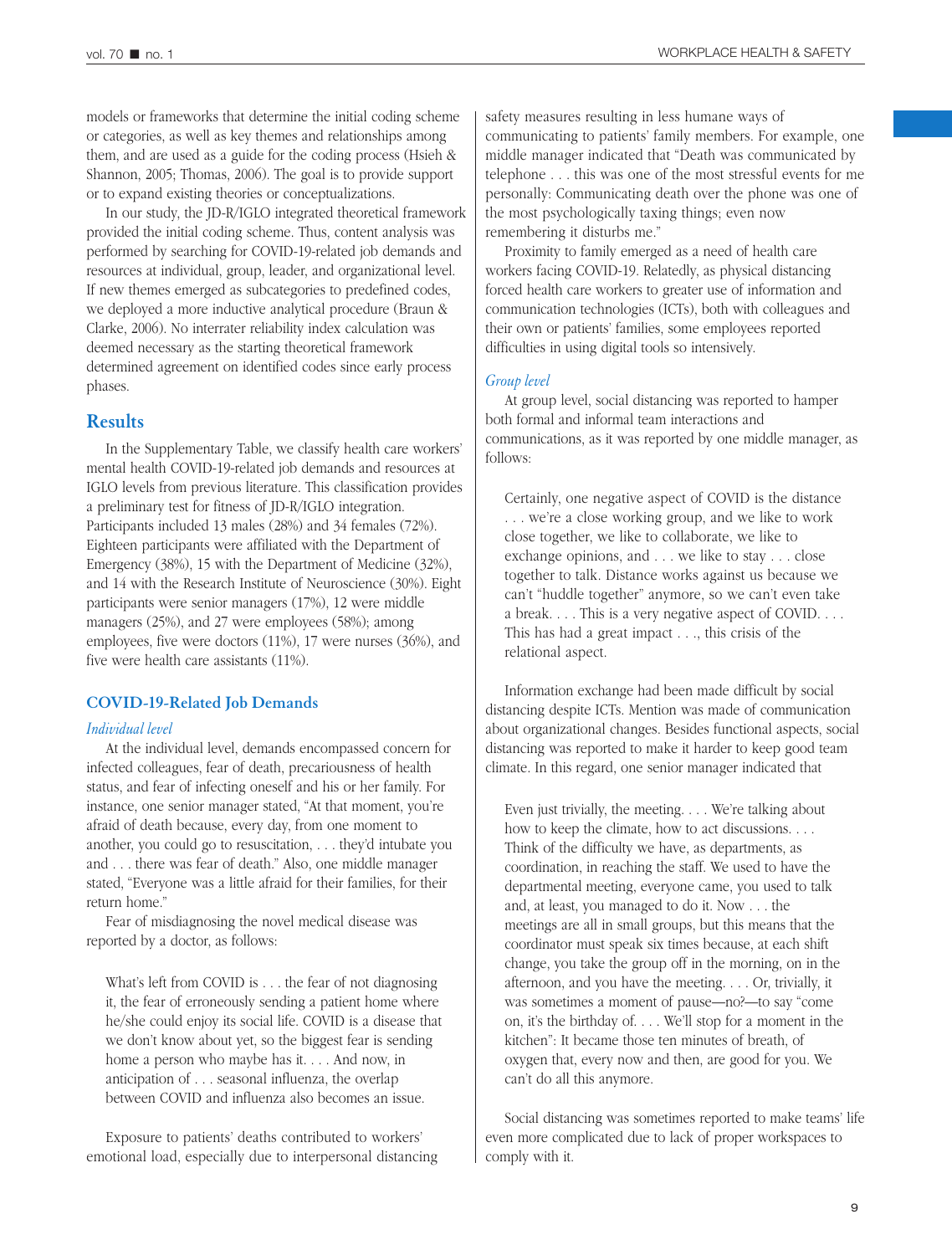#### *Leader level*

At leader level, managers' workload increased significantly during COVID-19, resulting in higher time pressure and prolonged working hours. One middle manager reported, "My presence was constant during that period—at least 15 hours a day." Similarly, one senior manager indicated that

I worked every day of the week from morning: I clocked in at 7.30–8am, but at home I had already looked at the mail from 4.30–5am; I came home in the evening at 9am and looked at the mail until midnight or 1am, and I fell asleep on the computer.

Middle managers' workload was reported to be high as they are the first-instance reference point to employee issues, as well as in between fulfillment of employees' needs and achievement of organizational goals. This was explained by one middle manager stating that "we're a truly pivotal role . . . we're between the management, which sets certain objectives, and the operators . . . —you represent the organization, you represent the management, so, for any problem, they interface with you." Complementarily, one senior manager reported, "Everyone is looking for the coordinator: . . . for the change of shift . . . and so on. It is a catalyst. . . . I constantly hear middle managers telling me that they are pulled in many directions."

#### *Organizational level*

At the organizational level, indicating the magnitude of COVID-19 impact, the pandemic was often framed through a natural disaster metaphor, as a "tsunami" or a "cataclysm." Relatedly, work reorganization was the most cited demand. COVID-19 outbreak was reported to impose logistical changes to organizational structures and hospital wards, as well as changes to types of provided care and assisted patients, which had to be implemented rapidly. In this regard, one health care assistant reported that "There were continuous updates during the emergency." One middle manager reported an exemplifying experience, as follows:

from Friday afternoon to Saturday morning, the ward was completely empty of normal patients and filled with these other patients—which was completely different because, before, they were all elderly . . . people, many of them pathological; and, from evening to morning— . . . in 24 hours—the ward was filled with young people with a respiratory disease, with a current swab that you didn't know if it was positive or not. Many . . . tested . . . positive. So, the target group of patients had really changed.

Relatedly, another health care assistant expressed that more instructions about the continuous organizational changes would have supported workers' feeling of control over the situation, as follows: "the management of updates during the emergency: Some more positive feedback about who was managing the

procedures correctly perhaps would have helped the group understand what the right direction was."

Cooperative work reorganization processes were accomplished by exploiting web-based ICTs. Modifications were reported about executing daily work activities due to having to adopt contagion prevention measures. For instance, one middle manager reported that

we got used to communicating by telephone, by videocalls, while we were used . . . to having an open intensive care unit where relatives would come in, stay inside with us, work with us together with our patients, and we'd communicate with them in a built environment, a small living room . . . During the pandemic—imagine that!

Also, one senior manager stated, "the COVID experience . . . certainly put a strain on everyone because it totally changed the way we worked: Even just working the whole shift with the PPE."

Both the forced work reorganizations and COVID-19 outbreak itself resulted in increased workload, higher time pressure, and prolonged working hours. This was the case for both managers and employees. For example, one middle manager said, "from 30 operators, I found myself managing 50." Similarly, one nurse stated, "During the COVID period, we gave 100% availability by giving up our holidays, doing double shifts."

This theme linked to a sense of unpreparedness, encompassing emotional surprise toward the unprecedented pandemic phenomenon and the fast changes in work practices. This was condensed in the words of one middle manager below:

Now, we've a . . . COVID ward, with very young nurses inside who find it very difficult to deal with a patient who's so critical, complex, in a situation that's complex regardless, because you work in clothes, . . . in a new environment that you don't know, where nobody has told you what . . . to do or what is normally done.

Prolonged work shifts determined by the emergency were reported to negatively affect work–life balance, for instance, by one middle manager who indicated that "It has a . . . negative impact because it affects family management . . . almost all of them have a family life, so children, and so on. . . . Especially in the lockdown, they suffered a lot from this shift."

From a different perspective, one senior manager appraised COVID-19-related work reorganizations as a learning opportunity that the health care institution should exploit to develop more flexible organizational models to manage future difficulties.

## **COVID-19-Related Job Resources**

#### *Individual level*

At individual level, personal resources were mentioned, namely, proactivity, flexibility, adaptability, engagement,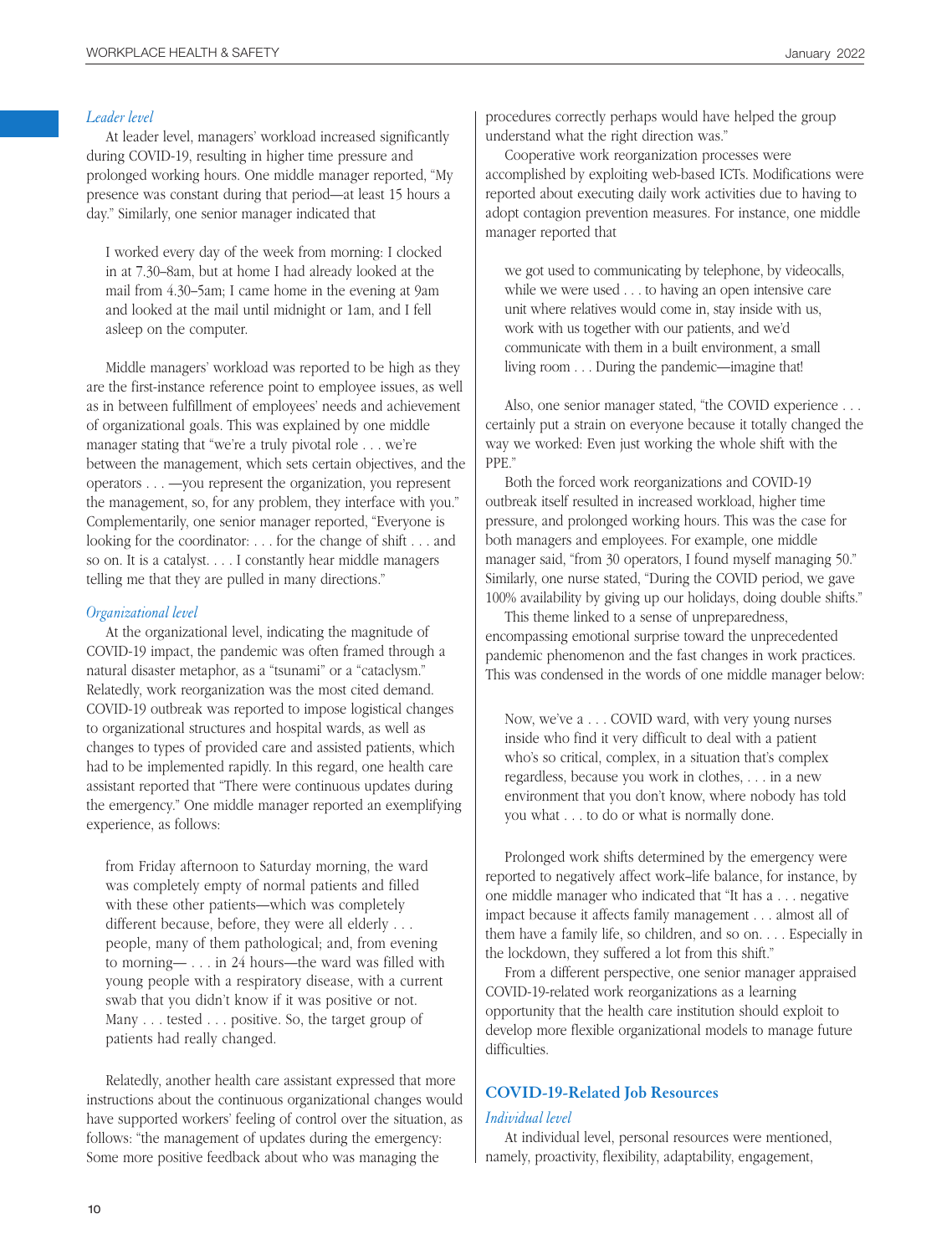resilience, extra-role behaviors, motivation, personal initiative, and enthusiasm. Particularly, one middle manager talked about motivation, as follows: "at that moment, each of us brought out our personal drive, our personal motivation to always want to do better, even in difficult times . . . we went ahead despite the difficulties."

Another middle manager especially referred to adaptability, as follows:

So, what I noticed immediately was the great openness and willingness of colleagues to do things that clearly were not done before. So, this is . . . a different mental approach that the doctors had to put together. And I've seen that, on this occasion. They've been very helpful . . . this was my first impression, even looking back on it afterwards: It was the great helpfulness of everyone. . . . I didn't see anyone backing out . . ., I didn't see anyone taking a back seat. They also worked many more hours than normal . . . we were a bit self-taught. . . . And there had to be a change of mentality and rapid adaptation to the new situation. . . . I noticed that there was a good adaptation to the situation.

Another middle manager especially referred to resilience, as follows: "we were resilient because nobody gave up. . . . we all held our own."

These findings suggest that COVID-19 impact on health care workers should not necessarily be framed negatively, as it was also argued by one senior manager as follows:

COVID . . . gave an enormous stimulus; they all did a lot, because it was a very strong situation, but it had the effect of . . . motivating them . . . from this point of view, it was very positive . . . there was a great deal of participation: People who travelled many kilometers to come and give us a hand, a great deal of willingness to welcome people who, coming from other hospitals, didn't know what the minimal organization was like. So, it was very tiring, but exciting.

#### *Group level*

At group level, most resources were reported, namely, mutual support, increased cohesion, solidarity, teamwork, and inter-professional cooperation. One nurse referred to grouplevel resources as follows: "We all started from the same base, and this created wonderful groups, because there was daily talking and discussion."

A shared perception was expressed about COVID-19's positive effect on interpersonal relationships within workgroups. Feeling "all in the same boat" facilitated dealing with the pandemic situation. This emerged, for instance, from the following words of one middle manager:

a marvelous atmosphere was created that I'd never have thought possible . . . and a kind of solidarity and extremely positive atmosphere was created despite the

heavy workload . . . because we felt very close to each other . . . the . . . infectious disease . . . meant that this new group immediately came together . . . with COVID, a great deal of solidarity was created, . . . there was a coexistence of a couple of months where everyone appreciated each other, was well integrated.

A similar report was provided by another middle manager, as follows:

certainly, working closely with everyone made this period less burdensome. . . . It wasn't easy, but the key element that led us, however, to make stress a source of wellbeing, was the collaboration. . . . Our working together has made us feel less alone, that's for sure. . . . The team collaboration . . . made everything flow spontaneously.

The pandemic situation was reported to have transformed previous inter-professional conflicts into a collaborative, cohesive, and mutually supportive climate. One middle manager reported that

the way of looking at each other has changed . . .: There is a mutual esteem that there was not before; so, one has seen you working there, you have seen him working there, you have seen the shifts—and you look at them in a different way. And that's nice.

Another middle manager reported, "we all worked and there was no longer the professor, the first-level manager, the nurse."

Nonetheless, employees reported the above group aspects were already forgotten after the first COVID-19 wave, but that improvements at group level were needed anyway. As the groups already started to feel less cohesive and collaborative, participants stated that the COVID-19 experience should teach everybody much about teamwork.

#### *Leader level*

At leader level, leaders' support was reflected by managers' prolonged availability, motivating behaviors and role modeling, despite sometimes leaders feeling unprepared as much as employees to deal with the unprecedented situation. For example, one middle manager said that

I felt, . . . as a manager, . . . as a nurse, . . . as a human being, that I should not leave everything at the mercy of the wave. My presence was constant. I was, above all, a psychological support . . . whereas I, first, was disoriented because I didn't know what to do. However, I always said, "Let's do it, let's see together and let's face this thing."

Supportive leadership was also deployed by recognizing their own inability to manage certain situations and addressing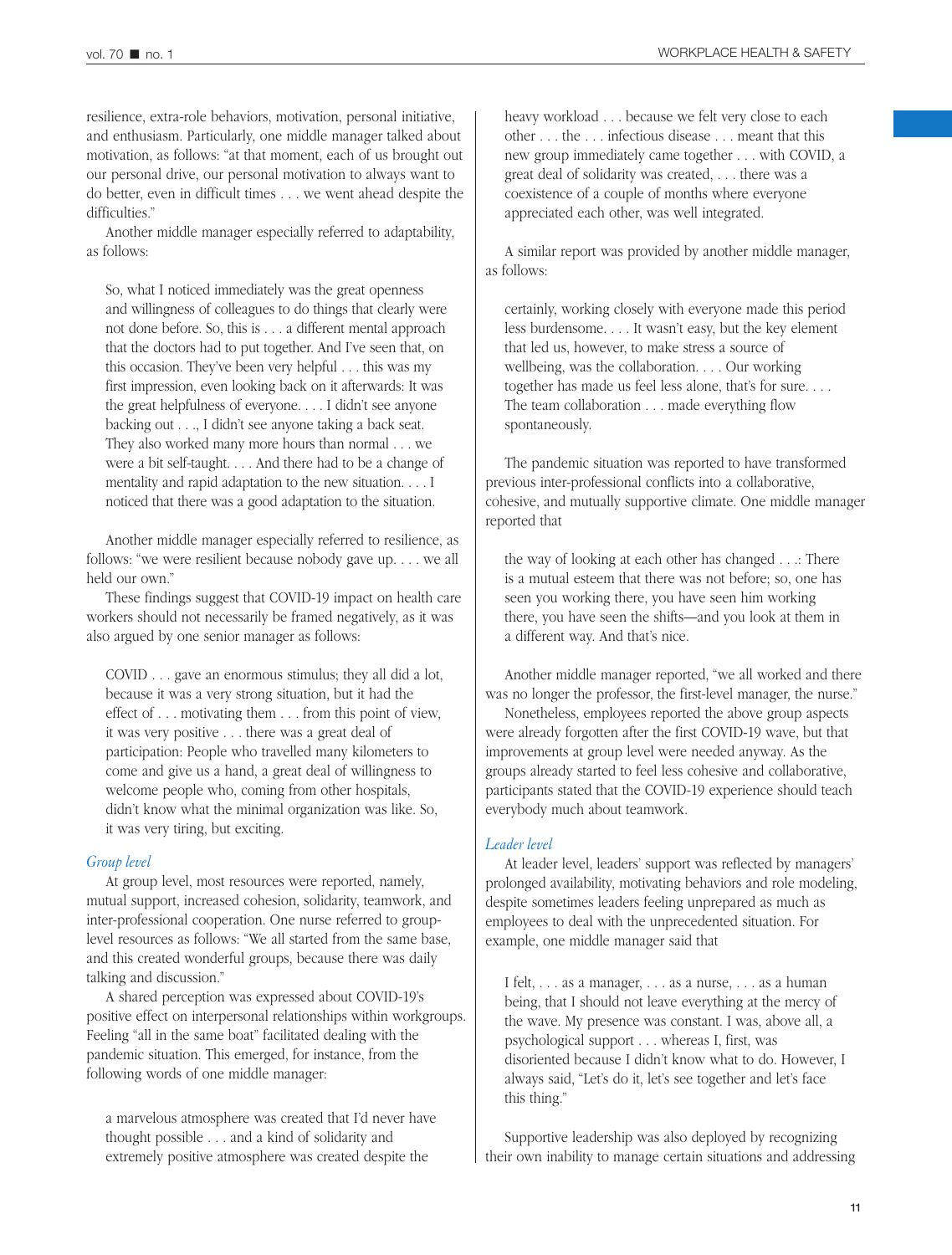Table 1. Findings of Health Care Workers' Mental Health COVID-19-Related Job Demands and Job Resources at Individual, Group, Leader, and Organizational Levels

|              | <b>COVID-19 demands</b>                                                                                                                                                                                     | <b>COVID-19 resources</b>                                                                                                                   |
|--------------|-------------------------------------------------------------------------------------------------------------------------------------------------------------------------------------------------------------|---------------------------------------------------------------------------------------------------------------------------------------------|
| Individual   | Emotional load (concern for infected colleagues, fear of death,<br>fear of infecting oneself and own family, fear of misdiagnosing,<br>exposure to death), Need for family proximity,<br>Digital illiteracy | Proactivity, Flexibility, Adaptability,<br>Engagement, Resilience, Extra-<br>role behaviors, Motivation,<br>Personal Initiative, Enthusiasm |
| Group        | Social distancing hampering interactions, communications,<br>information exchange, and social climate                                                                                                       | Mutual support, Increased<br>cohesion, Solidarity, Teamwork,<br>Inter-professional cooperation                                              |
| Leader       | Leaders' increased workload                                                                                                                                                                                 | Leaders' support                                                                                                                            |
| Organization | Increased workload, high time pressure, prolonged working<br>hours,<br>Work-life conflict.<br>Work reorganization                                                                                           | Mental health initiatives,<br>Information and communication<br>technologies,<br>Personal protective equipment                               |

*Note.* COVID-19 = coronavirus disease 2019.

employees as competent professionals, for instance, advising them to consult psychologists who had been activated specifically. Here, leader's awareness of available organizational services would arguably make the difference. Furthermore, professional gratification was reported by one senior manager as instrumental to provide support, as follows: "I wrote an e-mail where I told them that 'I am particularly proud of your ability'—I had sent it to everyone . . . —like that, even fast, right?"

Leader support was also shown through granting employees all necessary PPE to survive the exceptional work situation. Scheduling team meetings to verbalize feelings related to facing the pandemic was reported by one senior manager as a good practice to offer leader support, as follows:

immediately following the COVID explosion, . . . I organized a meeting with them . . . and I said, "Look, I have nothing to communicate to you: I just want to listen to you. . . . Take out everything you have accumulated in COVID" . . . . And it was very much appreciated.

#### *Organizational level*

At organizational level, some workers perceived a resource in mental health initiatives and the availability of different organizational well-being services that the health care institution implemented to mitigate COVID-19 psychological impact. In this regard, one nurse reported that "With the COVID emergency, there was the possibility of meetings with consultants, both external and internal to the organization, at the request of the individual concerned." Similarly, another nurse said, "A psychological support service was included during COVID."

However, this finding was not univocal, as other interviewees reported opposite accounts, as was the case for another nurse, stating that

at the end of the big stress related to COVID, it would have been nice to ask, on a structured level, "how are you doing?"; but there wasn't that moment where we . . . see how to deal with it.

Support from ICTs to safely perform daily work activities was also reported as an organizational-level resource, related to how work was managed during the outbreak, for example, by one middle manager as follows: "our only source of communication with patients' families were videocalls."

PPE provision was reported by one middle manager to ensure health care workers' safety, both physically and psychologically, as follows:

I'd say that, if a phase 2 or 3 ever happens, it'll never be the same as before. We're all much better prepared. Quite simply, we've the equipment. The company's stockpiled. . . . I see this from colleagues who've a slightly more relaxed attitude towards the use of devices.

## **Discussion**

Based on a JD-R/IGLO analytical framework, we performed a deductive content analysis on COVID-19 impact on health care workers' mental health. Job demands and resources were found at individual, group, leader, and organizational level, as shown in Table 1. At individual level, emotional load aligns with recent findings about influence of pandemic fear of death and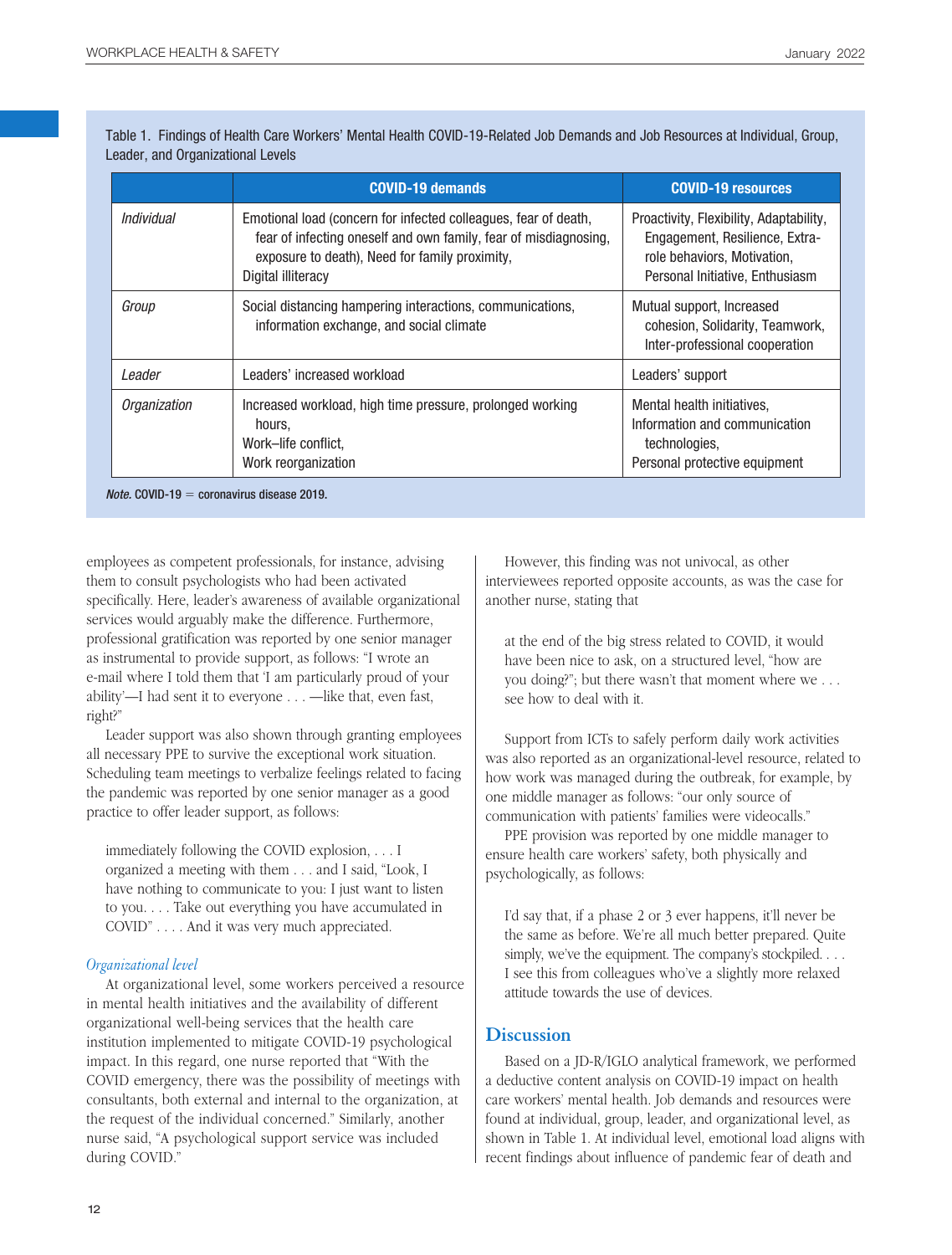exposure to sufferance (Portoghese et al., 2021) on health care workers' mental health. Our study suggests additional concerns to consider, namely, those for infected colleagues, families, and misdiagnosing. Yet, health care workers deployed personal resources to face the challenging situation, which is similarly reported elsewhere. Furthermore, findings about employees exploiting ICTs to seek family proximity seems consistent with Luo et al. (2020) reporting that "staff experienced psychological stress or emotional changes . . . caused by family health and disease related issues. Most of them managed their emotions by self-control and video calls with their families" (p. 1).

At group level, working for a common good was associated with motivation and lowered inter-professional conflict. Arguably, perceiving a common "enemy" and the shared goal of fighting it determined social recategorizations whereby ingroup and outgroup have come to feel as one. This seems consistent with Makowiecki et al. (2020) stating that "war is happiness, in the sense that increased trust, friendship and collaboration in the fight" (pp. 35–36). Notably, only managers reported issues about social distancing and teamwork, which may indicate leaders' sensitivity toward the health status of teams they are responsible for.

At leader level, leaders' workload appeared most relevant. Leaders' behaviors are crucial for ensuring workers' mental health (Day & Nielsen, 2017; Nielsen et al., 2018). However, high workload may prevent leaders from behaving in ways facilitating employees' mental health. Besides, leader support was reported as a resource, also manifesting in informing employees about adequate mental health services to consult. However, this was reported as a reactive behavior to employees raising psychologically relevant issues, rather than as a proactive behavior aiming to prevent employees' mental illness.

At organizational level, sudden work reorganization was reported as a major demand. COVID-19 has determined logistical changes to organizational structures and hospital wards, as well as modifications to work practices, types of provided care and assisted patients, resulting in a sense of unpreparedness toward the unprecedented pandemic phenomenon. In contrast, COVID-19-related mental health initiatives were reported as resources. However, a discrepancy could be registered between perceived lack of initiatives availability and their actual availability (e.g., individual coaching, provision of psychological support services both in-presence and by phone, self-help groups), even within the same organizational areas. This may suggest that communication about organizational initiatives might have been improved. Also, this lack of communication might link to the aforementioned leaders' reactivity instead of proactivity in informing employees about adequate mental health services; that is, leaders may be expected to act as communicative bridges between the organization and employees because, if they do not do so, initiatives do not get known by potential beneficiaries. Nevertheless, we underline how difficult it can be to distribute attention to all communications during a health emergency.

We conducted our study involving both managers and employees. However, no relevant differences between managers and employees emerged from our qualitative analysis in terms of types of reported job demands and resources nor in terms of number of reported demands versus number of reported resources. It only seems that, compared with managers, employees reported more demands at the organizational level of analysis.

This study has limitations. Although adopting the JD-R/IGLO analytical framework should have provided researchers with a shared mental model ensuring consistency of findings, these derive from an interpretive process, which is inherent to qualitative research and might be biased toward adopted theories (Hsieh & Shannon, 2005). Deductive coding might mitigate subjectivity-related inconsistencies across researchers, which more likely occur in inductive coding where no initial framework is adopted. Also, multiple data sources (i.e., managers and employees from three hospital areas) might enhance the credibility of our analysis (Hsieh & Shannon, 2005); in fact, the wide variety within our sample is why we define our study as "multi-source." Recall and self-report bias (Stone et al., 2002) might have occurred, and generalizability remains questionable. Boundaries between IGLO levels were sometimes blurred; for instance, differences between individual and leader level were not always straightforward, as leaders are individuals themselves.

Overall, JD-R/IGLO integration proved feasible. Demands and resources could be categorized according to the individual, group, leader, and organization framework. This couples two separate workplace mental health research strands, which are linked to relevant multilevel interventions for health care institutions. IGLO offers a framework to classify demands and resources based on their source, whether they are inherent in individuals, social contexts, or ways work is organized, designed, and managed. Therefore, we provide an integrated model, which can be used in future workers' mental health studies.

#### **Implications for Occupational Health Practice**

First, we offer occupational health practitioners a suitable approach to workplace mental health assessment activities. As we tested in the present study, conducting similar exercises based on a JD-R/IGLO integrated framework, which means looking for both job demands and job resources simultaneously at individual, group, leader, and organizational level, may prove fruitful and informative. In our study, qualitative methods proved effective to capture both risk and protective factors of mental health in the given work environment; however, quantitative methods may not be discarded a priori as long as they rely on a JD-R/IGLO integrated framework.

Second, multilevel interventions to reduce demands and enhance resources in the working environment can be derived from JD-R/IGLO-based workplace mental health assessment activities. For instance, positive stress management, mindfulness, job crafting, and other techniques generally addressing personal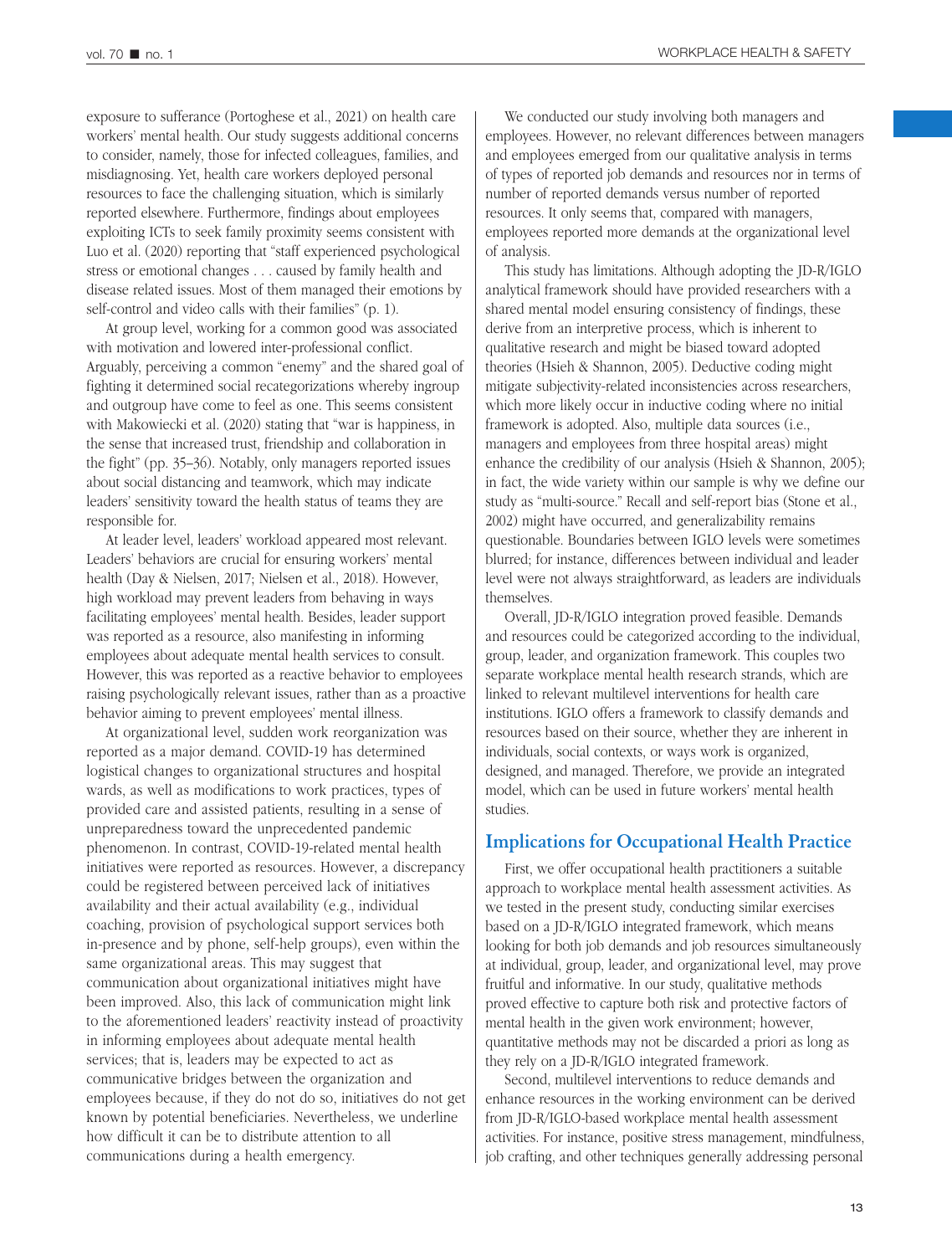resources (Gilbert et al., 2017) might be implemented at the individual level. Team coaching (Clutterbuck, 2010) may be carried out at group level. Managerial or positive leadership development training (Peláez et al., 2020) might be implemented at the leader level. Finally, job redesign interventions (Holman & Axtell, 2016) may be implemented at the organizational level. So, practical implications are also held for design of mental health interventions in health care organizations, and for management of health care workers' mental health during next COVID-19 waves and future pandemic outbreaks. Our study suggests that both managers and employees would benefit on multilevel interventions as they seem to experience the same type of challenges and opportunities during a crisis like COVID-19.

## **Acknowledgments:**

The authors thank Daniele Tovoli and Paola Pesci from Azienda Unità Sanitaria Locale di Bologna for facilitating research activities; Edoardo Pische (Department of Education Studies, University of Bologna) and Monika Kristo (Department of Psychology, University of Bologna) for operational support; and Professor Luca Pietrantoni (Department of Psychology, University of Bologna) for advice on early versions of the manuscript.

## **Conflict of Interest**

The author(s) declared no potential conflicts of interest with respect to the research, authorship, and/or publication of this article.

## **Funding**

The author(s) disclosed receipt of the following financial support for the research, authorship, and/or publication of this article: This paper has received funding from the European Union's Horizon 2020 Research and Innovation Program under the project H-WORK—Multilevel Interventions to Promote Mental Health in SMEs and Public Workplaces (Grant Agreement No. 847386).

## **Human Subjects Review Details**

The Bioethics Committee of the Alma Mater Studiorum— University of Bologna (Prot. n. 0185076) approved the present study on Friday, September 11, 2020.

## **ORCID iD**

Davide Giusino **iD** <https://orcid.org/0000-0003-0878-1748>

## **Data Availability Statement**

The data that support the findings of this study are available from the corresponding author upon reasonable request.

## **Supplemental Material**

Supplemental material for this article is available online.

### **References**

- Abbas, S., Al-Abrrow, H., Abdullah, H. O., Alnoor, A., Khattak, Z. Z., & Khaw, K. W. (2021). Encountering Covid-19 and perceived stress and the role of a health climate among medical workers. *Current Psychology*. <https://doi.org/10.1007/s12144-021-01381-8>
- Babore, A., Lombardi, L., Viceconti, M. L., Pignataro, S., Marino, V., Crudele, M., Candelori, C., Bramanti, S. M., & Trumello, C. (2020). Psychological effects of the COVID-19 pandemic: Perceived stress and coping strategies among healthcare professionals. *Psychiatry Research*, *293*, 113366. [https://doi.org/10.1016/j.](https://doi.org/10.1016/j.psychres.2020.113366) [psychres.2020.113366](https://doi.org/10.1016/j.psychres.2020.113366)
- Bakker, A. B., & Demerouti, E. (2018). Multiple levels in job demandsresources theory: Implications for employee well-being and performance. In E. Diener, S. Oishi, & L. Tay (Eds.), *Handbook of wellbeing* (pp. 1–13). DEF Publishers.<https://nobascholar.com>
- Barello, S., Palamenghi, L., & Graffigna, G. (2020). Stressors and resources for healthcare professionals during the Covid-19 pandemic: Lesson learned from Italy. *Frontiers in Psychology*, *11*, Article 2179. [https://doi.](https://doi.org/10.3389/fpsyg.2020.02179) [org/10.3389/fpsyg.2020.02179](https://doi.org/10.3389/fpsyg.2020.02179)
- Bazeley, P., & Jackson, K. (2013). *Qualitative data analysis with NVivo* (2nd ed.). SAGE.
- Bettinsoli, M. L., Napier, J. L., Di Riso, D., Moretti, L., Delmedico, M., Piazzolla, A., Moretti, B., & Bettinsoli, P. (2020). Mental health conditions of Italian healthcare professionals during the COVID-19 disease outbreak. *Applied Psychology: Health and Well-Being*, *12*, 1054–1073. <https://doi.org/10.1111/aphw.12239>
- Boot, C. R. L., & Bosma, A. R. (2021). How qualitative studies can strengthen occupational health research. *Scandinavian Journal of Work, Environment and Health*, *47*, 91–93. <https://doi.org/10.5271/sjweh.3943>
- Braun, V., & Clarke, V. (2006). Using thematic analysis in psychology. *Qualitative Research in Psychology*, *3*(2), 77–101. [https://dx.doi.org/10.](https://dx.doi.org/10.1191/1478088706qp063oa) [1191/1478088706qp063oa](https://dx.doi.org/10.1191/1478088706qp063oa)
- Britt, T. W., Shuffler, M. L., Pegram, R. L., Xoxakos, P., Rosopa, P. J., Hirsh, E., & Jackson, W. (2021). Job demands and resources among healthcare professionals during virus pandemics: A review and examination of fluctuations in mental health strain during COVID-19. *Applied Psychology: An International Review*, *70*(1), 120–149. [https://doi.](https://doi.org/10.1111/apps.12304) [org/10.1111/apps.12304](https://doi.org/10.1111/apps.12304)
- Chen, S.-L., Shih, C.-T., & Chi, N.-W. (2018). A multilevel job demandsresources model of work engagement: Antecedents, consequences, and boundary conditions. *Human Performance*, *31*(5), 282–304. [https://doi.](https://doi.org/10.1080/08959285.2018.1531867) [org/10.1080/08959285.2018.1531867](https://doi.org/10.1080/08959285.2018.1531867)
- Cheng, H., Yang, H., Ding, Y., & Wang, B. (2020). Nurses' mental health and patient safety: An extension of the job demands-resources model. *Journal of Nursing Management*, *28*, 653–663. [https://doi.org/10.1111/](https://doi.org/10.1111/jonm.12971) [jonm.12971](https://doi.org/10.1111/jonm.12971)
- Christensen, M., Innstrand, S. T., & Saksvik, P. Ø. (2020). Healthy workplaces: Designing and implementing health-promoting organizational interventions in healthcare. In L. Tevik Løsveth & A. de Lange (Eds.), *Integrating the organization of health services, worker wellbeing and quality of care* (pp. 301–315). Springer. [https://doi.](https://doi.org/10.1007/978-3-030-59467-1_14) [org/10.1007/978-3-030-59467-1\\_14](https://doi.org/10.1007/978-3-030-59467-1_14)
- Clutterbuck, D. (2010). Team coaching. In E. Cox, T. Bachkirova, & D. Clutterbuck (Eds.), *The complete handbook of coaching* (pp. 271–283). SAGE.
- Day, A., & Nielsen, K. (2017). What does our organization do to help our well-being? Creating healthy workplaces and workers. In N. Chmiel, F. Fraccaroli, & M. Sverke (Eds.), *An introduction to work and organizational psychology: An international perspective* (pp. 295–314). Wiley-Blackwell.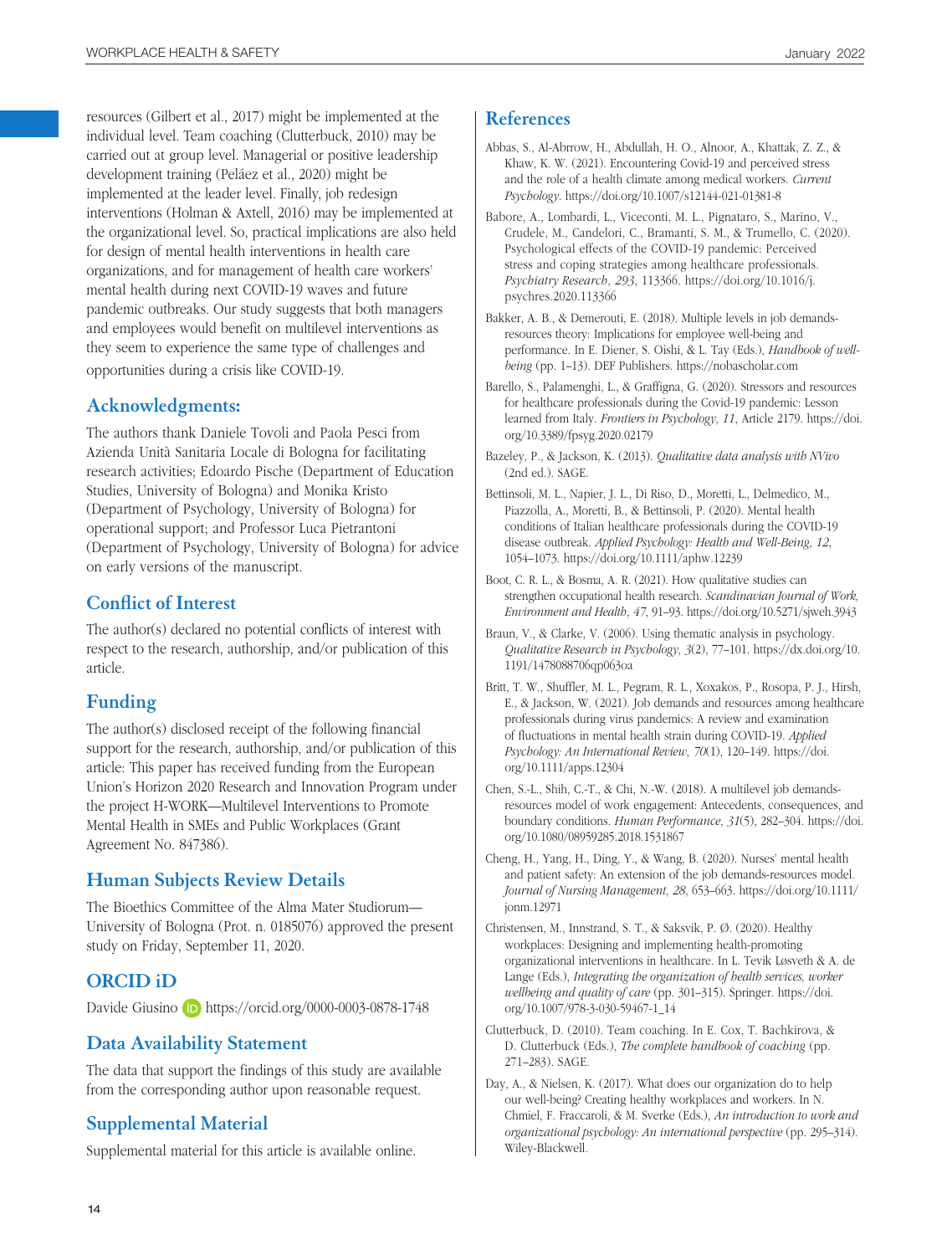De Man, J., Campbell, L., Tabana, H., & Wouters, E. (2021). The pandemic of online research in times of COVID-19. *BMJ Open*, *11*, e043866. <https://doi.org/10.1136/bmjopen-2020-043866>

Gilbert, E., Foulk, T., & Bono, J. (2017). Building personal resources through interventions: An integrative review. *Journal of Organizational Behavior*, *39*, 214–228. <https://doi.org/10.1002/job.2198>

Hennein, R., & Lowe, S. (2020). A hybrid inductive-abductive analysis of health workers' experiences and wellbeing during the COVID-19 pandemic in the United States. *PLOS ONE*, *15*(10), Article e0240646. <https://doi.org/10.1371/journal.pone.0240646>

Hennein, R., Mew, E. J., & Lowe, S. R. (2021). Socio-ecological predictors of mental health outcomes among healthcare workers during the COVID-19 pandemic in the United States. *PLOS ONE*, *16*(2), Article e0246602. <https://doi.org/10.1371/journal.pone.0246602>

Holman, D., & Axtell, C. (2016). Can job redesign interventions influence a broad range of employee outcomes by changing multiple job characteristics? A quasi-experimental study. *Journal of Occupational Health Psychology*, *21*(3), 284–295. <https://dx.doi.org/10.1037/a0039962>

Howlett, M. (2021). Looking at the "field" through a Zoom lens: Methodological reflections on conducting online research during a global pandemic. *Qualitative Research*. [https://doi.](https://doi.org/10.1177/1468794120985691) [org/10.1177/1468794120985691](https://doi.org/10.1177/1468794120985691)

Hsieh, H.-F., & Shannon, S. E. (2005). Three approaches to qualitative content analysis. *Qualitative Health Research*, *15*(9), 1277–1288. [https://](https://doi.org/10.1177/1049732305276687) [doi.org/10.1177/1049732305276687](https://doi.org/10.1177/1049732305276687)

Istituto Nazionale Assicurazione Infortuni sul Lavoro. (2020) [Emergency Coronavirus, 131 thousand workplace infections reported to Inail.]. *Emergenza Coronavirus, i contagi sul lavoro denunciati all'Inail sono 131mila*. [https://www.inail.it/cs/internet/comunicazione/news-ed](https://www.inail.it/cs/internet/comunicazione/news-ed-eventi/news/news-denunce-contagi-covid-31-dicembre-2020.html)[eventi/news/news-denunce-contagi-covid-31-dicembre-2020.html](https://www.inail.it/cs/internet/comunicazione/news-ed-eventi/news/news-denunce-contagi-covid-31-dicembre-2020.html)

Istituto Superiore di Sanità. (2021) [Integrated surveillance bulletin COVID-19.]. *Bollettino sorveglianza integrata COVID-19*. [https://](https://www.epicentro.iss.it/coronavirus/bollettino/Bollettino-sorveglianza-integrata-COVID-19_7-luglio-2021.pdf) [www.epicentro.iss.it/coronavirus/bollettino/Bollettino-sorveglianza](https://www.epicentro.iss.it/coronavirus/bollettino/Bollettino-sorveglianza-integrata-COVID-19_7-luglio-2021.pdf)[integrata-COVID-19\\_7-luglio-2021.pdf](https://www.epicentro.iss.it/coronavirus/bollettino/Bollettino-sorveglianza-integrata-COVID-19_7-luglio-2021.pdf)

Li, Y., Scherer, N., Felix, L., & Kuper, H. (2021). Prevalence of depression, anxiety and post-traumatic stress disorder in health care workers during the COVID-19 pandemic: A systematic review and meta-analysis. *PLOS ONE*, *16*(3), Article e0246454. [https://doi.org/10.1371/journal.](https://doi.org/10.1371/journal.pone.0246454) [pone.0246454](https://doi.org/10.1371/journal.pone.0246454)

Luo, L.-S., Jin, Y.-H., Cai, L., Pan, Z.-Y., Zeng, X.-T., & Wang, X.-H. (2020). COVID-19: Presumed infection routes and psychological impact on staff in administrative and logistics departments in a designated hospital in Wuhan, China. *Frontiers in Psychology*, *11*, Article 1501. [https://doi.](https://doi.org/10.3389/fpsyg.2020.01501) [org/10.3389/fpsyg.2020.01501](https://doi.org/10.3389/fpsyg.2020.01501)

Makowiecki, M., Ungaretti, V., Arzilli, M., Urbani, L., Cecchi, M., Maielli, M., & Ardis, S. (2020). Subjective well-being of Italian healthcare professionals during the SARS-CoV-2 outbreak: A quasi-experiment. *International Journal of Wellbeing*, *10*(3), 26–38. [https://doi.](https://doi.org/10.5502/ijw.v10i3.1313) [org/10.5502/ijw.v10i3.1313](https://doi.org/10.5502/ijw.v10i3.1313)

Nielsen, K., Yarker, J., Munir, F., & Bültmann, U. (2018). IGLOO: An integrated framework for sustainable return to work in workers with common mental disorders. *Work & Stress*, *32*(4), 400–417. [https://doi.](https://doi.org/10.1080/02678373.2018.1438536) [org/10.1080/02678373.2018.1438536](https://doi.org/10.1080/02678373.2018.1438536)

NTNU Lectures. (2016, November 25). *ARK—The job demandsresources model* [Video]. YouTube. [https://www.youtube.com/](https://www.youtube.com/watch?v=7SpNwY7gobU) [watch?v=7SpNwY7gobU](https://www.youtube.com/watch?v=7SpNwY7gobU)

Peláez, M. J., Salanova, M., & Martínez, I. M. (2020). Coachingbased leadership intervention program: A controlled trial study. *Frontiers in Psychology*, *10*, Article 3066. [https://doi.org/10.3389/](https://doi.org/10.3389/fpsyg.2019.03066) [fpsyg.2019.03066](https://doi.org/10.3389/fpsyg.2019.03066)

Portoghese, I., Galletta, M., Meloni, F., Piras, I., Finco, G., D'Aloja, E., & Campagna, M. (2021). Dealing with COVID-19 patients: A moderated mediation model of exposure to patients' death and mental health of Italian health care workers. *Frontiers in Psychology*, *12*, Article 622415. <https://doi.org/10.3389/fpsyg.2021.622415>

Rossi, R., Socci, V., Pacitti, F., Mensi, S., Di Marco, A., Siracusano, A., & Di Lorenzo, G. (2020). Mental health outcomes among healthcare workers and the general population during the COVID-19 in Italy. *Frontiers in Psychology*, *11*, Article 608986. [https://doi.org/10.3389/](https://doi.org/10.3389/fpsyg.2020.608986) [fpsyg.2020.608986](https://doi.org/10.3389/fpsyg.2020.608986)

Salari, N., Khazaie, H., Hosseinian-Far, A., Khaledi-Paveh, B., Kazeminia, M., Mohammadi, M., Shohaimi, S., Daneshkhah, A., & Eskandari, S. (2020). The prevalence of stress, anxiety and depression within frontline healthcare workers caring for COVID-19 patients: A systematic review and meta-regression. *Human Resources for Health*, *18*(1), 1–14. <https://doi.org/10.1186/s12960-020-00544-1>

Stone, A. A., Turkkan, J. S., Bachrach, C. A., Jobe, J. B., Kurtzman, H. S., & Cain, V. S. (2002). *The science of self-report: Implications for research and practice*. Lawrence Erlbaum.

Teoh, K. R. H., Hassard, J., & Cox, T. (2020). Doctors' working conditions, wellbeing and hospital quality of care: A multilevel analysis. *Safety Science*, *135*, 105115. [https://doi.org/10.1016/j.](https://doi.org/10.1016/j.ssci.2020.105115) [ssci.2020.105115](https://doi.org/10.1016/j.ssci.2020.105115)

Thomas, D. R. (2006). A general inductive approach for analyzing qualitative evaluation data. *American Journal of Evaluation*, *27*(2), 237–246. <https://doi.org/10.1177/1098214005283748>

Trumello, C., Bramanti, S. M., Ballarotto, G., Candelori, C., Cerniglia, L., Cimino, S., Crudele, M., Lombardi, L., Pignataro, S., Viceconti, M. L., & Babore, A. (2020). Psychological adjustment of healthcare workers in Italy during the COVID-19 pandemic: Differences in stress, anxiety, depression, burnout, secondary trauma, and compassion satisfaction between frontline and nonfrontline professionals. *International Journal of Environmental Research and Public Health*, *17*, 8358. [https://doi.org/10.3390/](https://doi.org/10.3390/ijerph17228358) [ijerph17228358](https://doi.org/10.3390/ijerph17228358)

Van den Broeck, A., De Cuyper, N., De Witte, H., & Vansteenkiste, M. (2010). Not all job demands are equal: Differentiating job hindrances and job challenges in the Job Demands-Resources model. *European Journal of Work and Organizational Psychology*, *19*, 735–759. <https://doi.org/10.1080/13594320903223839>

Woodyatt, C. R., Finneran, C. A., & Stephenson, R. (2016). In-person versus online focus group discussions: A comparative analysis of data quality. *Qualitative Health Research*, *26*(6), 741–749. [https://](https://doi.org/10.1177/1049732316631510) [doi.org/10.1177/1049732316631510](https://doi.org/10.1177/1049732316631510)

World Medical Association. (2013). Declaration of Helsinki: Ethical principles for medical research involving human subjects. *Journal of the American Medical Association*, *310*(20), 2191–2194. [https://doi.](https://doi.org/10.1001/jama.2013.281053) [org/10.1001/jama.2013.281053](https://doi.org/10.1001/jama.2013.281053)

## **Author Biographies**

*Davide Giusino, MSc, Department of Psychology, Alma Mater Studiorum—University of Bologna, Italy. He is a PhD student in Work and Organizational Psychology at the Human Factors, Risk and Safety research unit. His contribution includes conceptualization, data curation, formal analysis,*